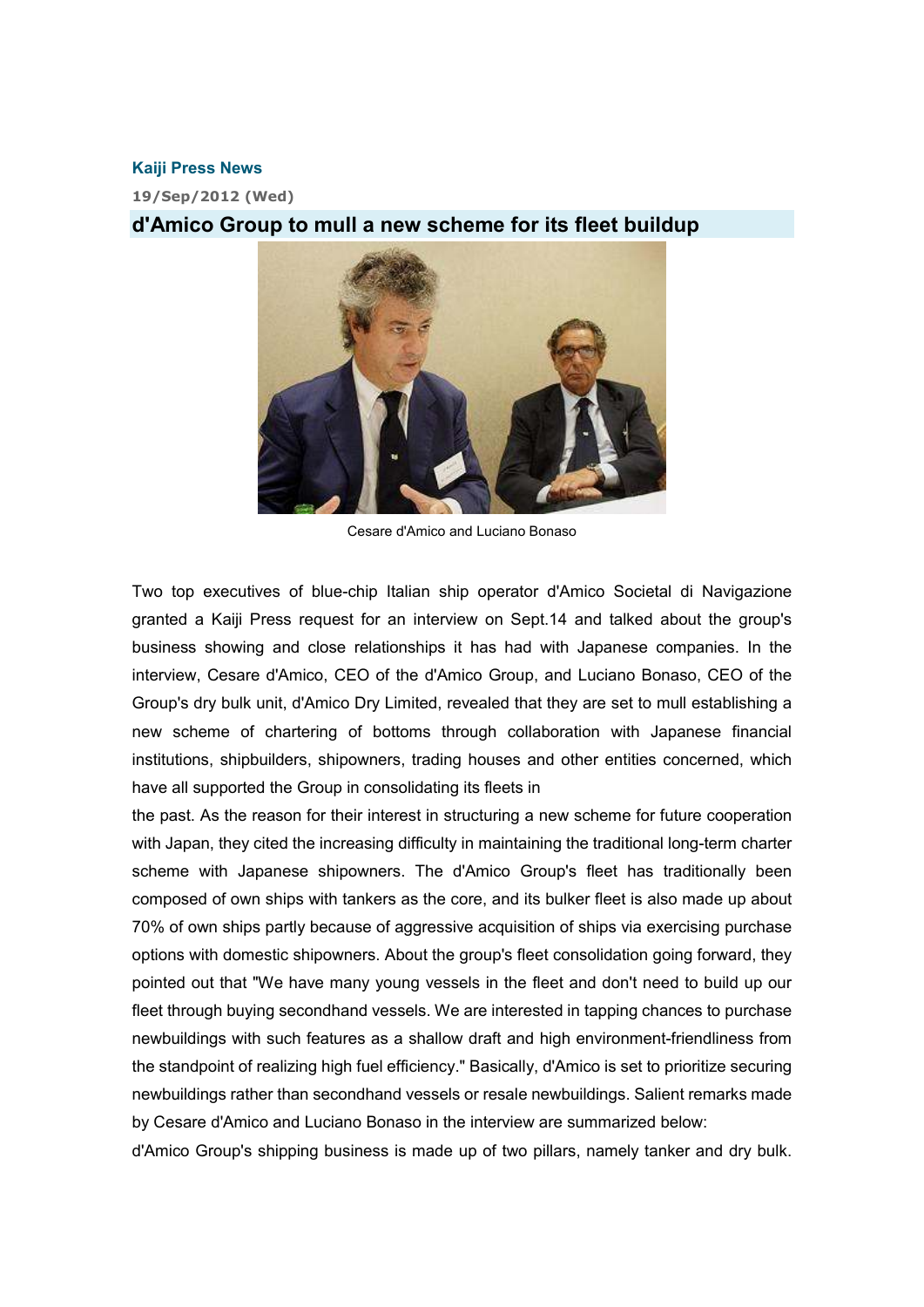The tanker division operates about 40 product carriers (PCs), which are all MR-type and Handysize PCs. The mainstay type is the IMO II/III chemical tanker, which is capable of hauling not only petroleum products but also easy chemicals. Meanwhile, d'Amico Dry Ltd., the group's the dry bulk division, operates ships from Handysize to Panamax. As to a business diversification, the group "always has it in mind as a study agenda", but for the time being, it is poised to do its best within the current frame of business activity.

d'Amico Dry's fleet had traditionally consisted of long-term chartered vessels mainly from Japanese owners, and at one time about five years ago the ratio of own ships to chartered ones stood at 30:70. However, the company "had already changed policies", and "its own ships currently account for about 70% of the fleet as we exercised purchase options to acquire vessels, some of which were owned by Japanese shipowners." The PC fleet consists of 22 own ships and 18 chartered ships. "In recent years, Japanese owners have been less enthusiastic than previously about continuing to expand their owned tanker fleets against the backdrop of ever-tightening of regulations on tankers. Going forward, our tanker fleet will see an increasing share of own ships."

As for their tanker business, they stressed that the importance of shipmanagement is increasing in part in response to severe standards of major oil companies, d'Amico's principal customers. About shipowners from whom d'Amico charters ships, "we consider it necessary for such shipowners to have a track record (of leasing out their tankers as tanker owners) and at the same time to be able to guarantee us high level of shipmanagement as we normally lease them out to oil majors." d'Amico has the technology division responsible for ships' safety and security and takes pride on the ability to offer a shipmanagement system as firm as a rock.

The d'Amico Group has fostered very deep relationships with Japanese maritime-related enterprises. It has chartered ships from Japanese shipowners, placed newbuilding orders from domestic (Japanese) shipyards through joint ventures with Japanese-affiliated trading houses and so forth. The group has long shown its understanding of the difficult situation in which Japanese shipowners have found themselves in. "Amid today's languid economic condition, even Japanese shipowners are faced with a hard time. They need to have more of own funds than before when they order ships, and subsequently, their chances of ordering newbuildings are on the decline. As matters stand, when d'Amico pushes forward with a newbuilding project, it "will study a new scheme which will feature the cooperation from all concerned parties such as financial institutions, shipyards, shipowners and trading companies."

Touching on the privately-operated Japan Ship Investment Fund (JSIF) established in April this year by Japanese shipbuilders to boost receiving orders for export ships, the d'Amico